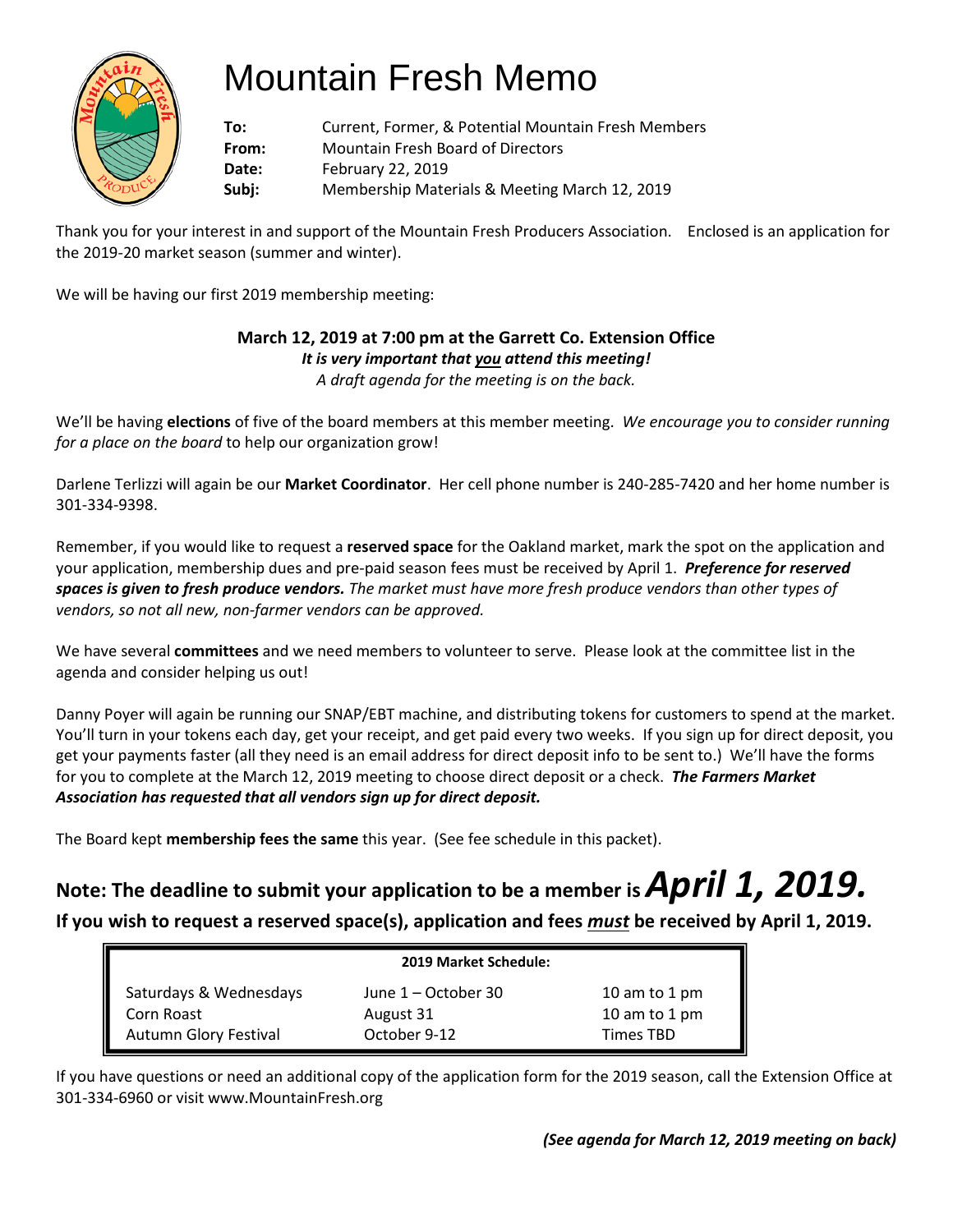#### **Mountain Fresh Producers Association Membership Meeting March 12, 2019 7:00 pm, Garrett Co. Extension Office**

#### **Draft Agenda**

Review notes from the April 10, 2018 Membership Meeting

Treasurer's Report - 2018 Financial Report & 2019 Proposed Budget Approval:

| Election of Board of Directors<br>The following board of director seats will be voted on<br>this year (2 year terms): | <b>Mountain Fresh Producers Association</b><br>2019 Proposed Budget |             |  |
|-----------------------------------------------------------------------------------------------------------------------|---------------------------------------------------------------------|-------------|--|
| George Beckman, Maggi Coene, Katherine Dubansky,                                                                      | Insurance                                                           | \$1,500.00  |  |
| Justin Hardesty, and Lester Kauffman                                                                                  | <b>Special Days</b>                                                 | 1,000.00    |  |
|                                                                                                                       | Dinner                                                              | 1,500.00    |  |
| Committee Creation                                                                                                    | Advertising                                                         | 5,000.00    |  |
| Advertising                                                                                                           | <b>Office Expenses</b>                                              | 500.00      |  |
| <b>Special Days</b>                                                                                                   | Coordinator                                                         | 3,500.00    |  |
| Audit                                                                                                                 | <b>Capital Expenses</b>                                             | 1,500.00    |  |
| <b>Quality Assurance</b>                                                                                              | <b>Winter Operating</b>                                             | \$500.00    |  |
| <b>Other Business</b>                                                                                                 |                                                                     | \$15,000.00 |  |

Adjourn

FYI - 2018 Reported Summer Market Sales Data (total of \$272,156.96 was reported; including the amount of \$996.29 in the total that wasn't broken into a category on the slips):

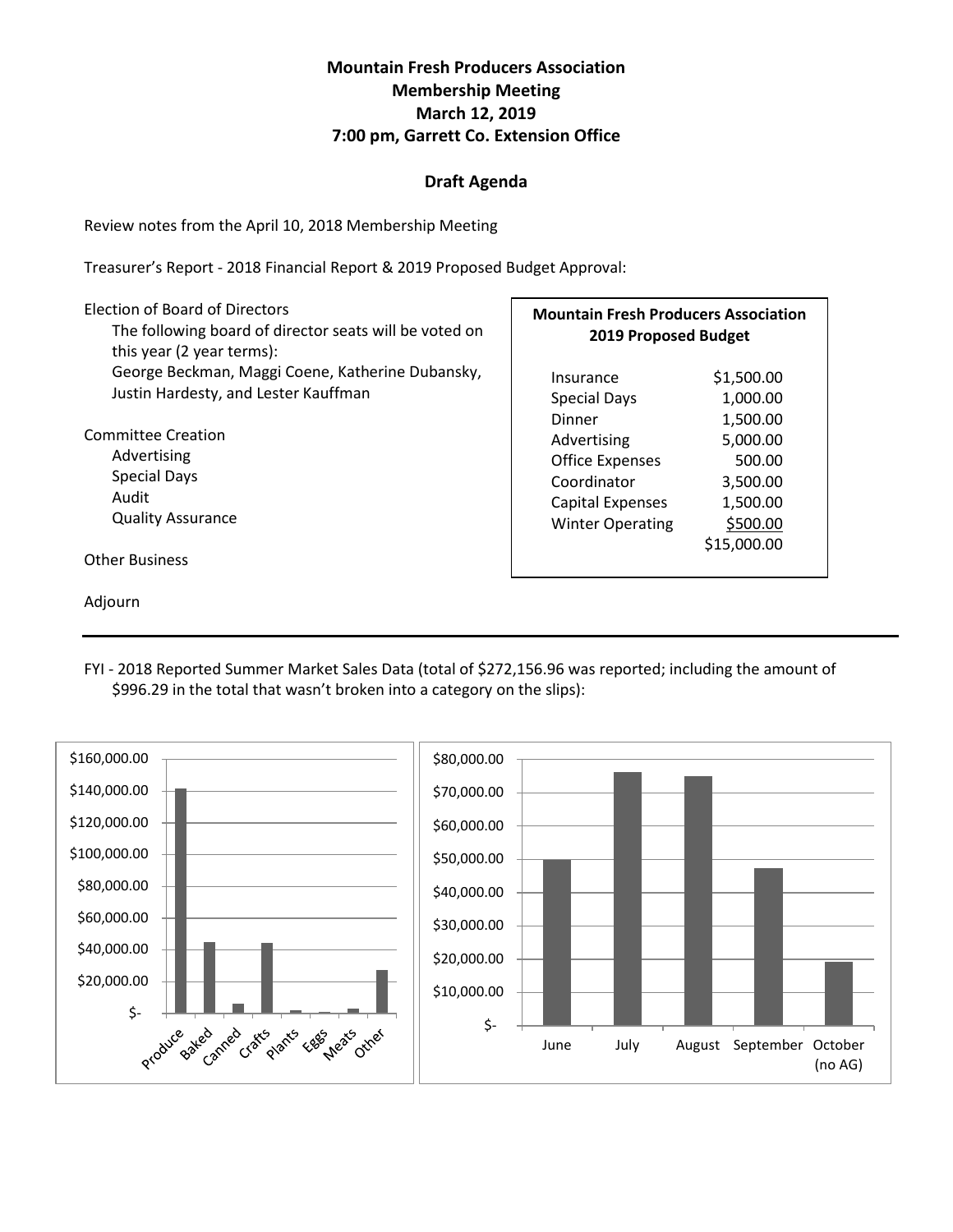#### **Mountain Fresh Producers Association Annual Meeting April 10, 2018**

- 1. George called the meeting to order at 7:05pm.
- 2. George asked Lee Robertson to hold blessings for the Hardesty family and Dave Terlizzi.
- 3. The Treasurer's Report was given and the balance as of April  $10^{th}$  was \$10,350.16.
- 4. The minutes from the 2017 annual meeting were reviewed. Aaron Lantz moved to approve the minutes as written and Lori Wall seconded. All approved.
- 5. The budget for 2018-2019 was reviewed.

--The increased budget of \$15,000 was attributed to increasing the Market Coordinator's salary (year-round responsibilities), increased advertising funds, and additional funds for improvements such as more permanent tables and benches.

--Cheryl DeBerry commented on the insurance cost. She said that Allegany County's farmer markets switched last year to Campbell Risk Management (CRM) and lowered their bill by more than half. The insurance companies offer comparable coverage. A discussion about pursuing competitive bids ensued. It was also noted that we should check into whether if we switched insurance companies mid-term whether it would be pro rata if cancelled. The number for CRM is 1-800-730-7475.

Mary Gnegy moved to accept the budget as proposed. Aaron Lantz seconded and the budget was approved.

#### **New Business**

- 6. Greg Carrico said that he lunched with Oakland board members and that they are putting a barrier to the parking lot. It should be completed between mid-May and June 1<sup>st</sup>. He noted that as it would be technically on CSX property that they would probably tear it down as they are against it.
- 7. Cheryl DeBerry provided the following handouts/info:

--Additional label requirement for baked goods and jams/jellies. "Made by a cottage food business that is not subject to Maryland's Food Safety Regulations."

--Bryce Manges replaced Tina Buckel at the Garrett County Health Department.

--The farmers market will be taking the SNAP program again with matching funds. Forms are available.

--eWIC. eWIC checks are now via a benefit card instead of paper checks. Unfortunately, it is a different system and machine than SNAP. If anyone wants to accept eWIC they must have a WIFI/hot spot for the machine. FYI, There is a hot spot for the SNAP program.

--FYI. Cheryl received a call from someone who is doing a concert at the market after Autumn Glory Saturday. It should not interfere with our activities.

--Seniors & WIC training. Face-to-face training will continue for new applicants. Now every year existing vendors will receive a packet in the mail with updated information and a letter which is to be signed and returned. There is no longer a need for training face-to-face after the first year.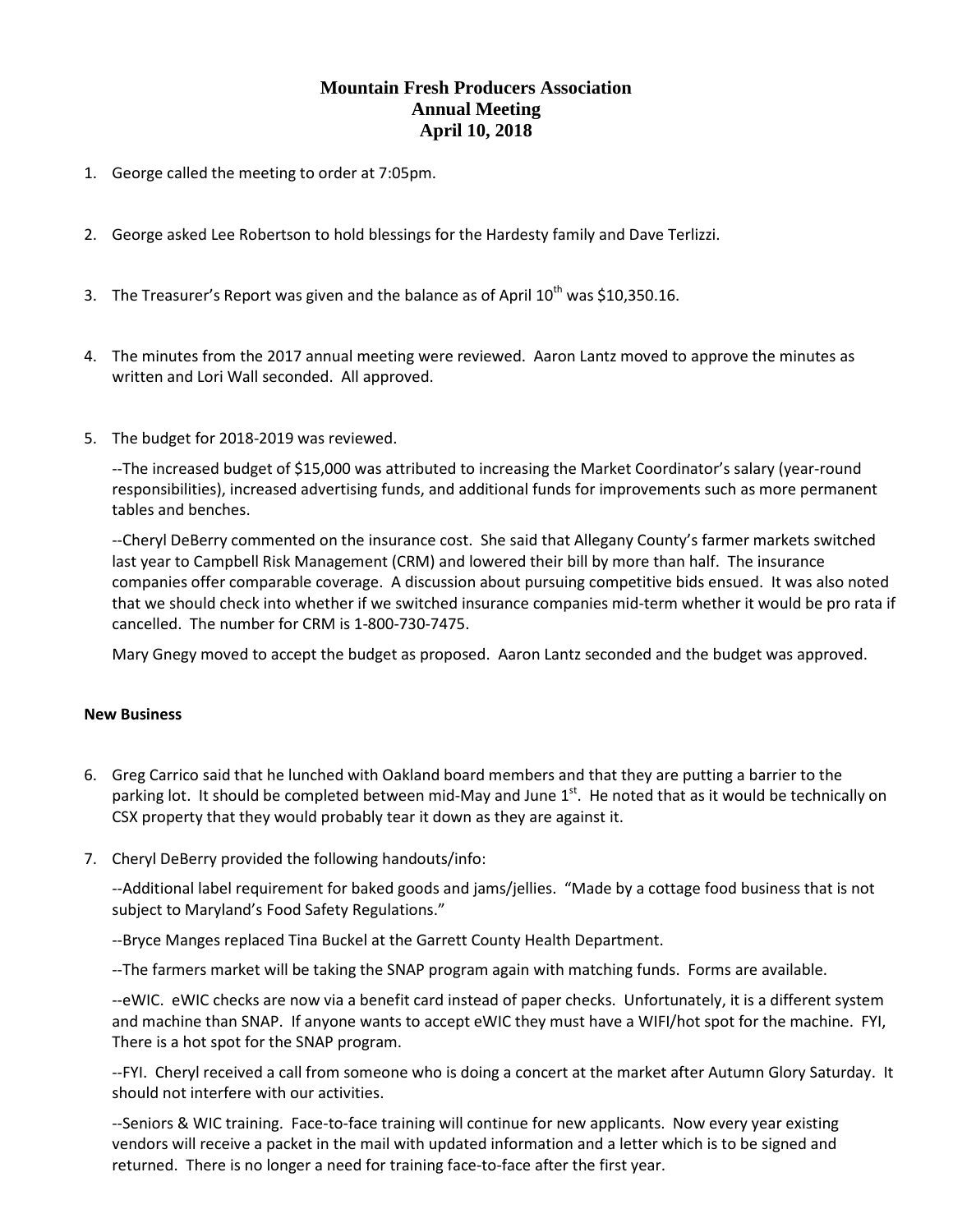--If you have any changes to your entry on Garrettfarms.org, please let Cheryl know.

8. Board Elections. The following positions are up for reelection: George Beckman, Grace Robertson, Betty Bolyard, Allen Lilly. All agreed to run again. Additional nominations from the floor included Chip Lee and Jennifer Burns. Mary Gnegy moved to close the nominations and Aaron Lantz seconded. After the initial vote, Grace Robertson, Betty Bolyard and Allen Lilly retained their seats. There was a tie between George Beckman and Jennifer Burns. After the second vote, Jennifer Burns received the second two years seat.

Betty Bolyard initiated the conversation around Katelyn Gnegy's extended absence and her inability to participate in the Board. She said that removal for the second year was not unprecedented as it occurred several years ago with another Board member. After continued discussion and an initial motion, Aaron Lantz's revised motion was to remove Katelyn Gnegy from the Board and secondly appoint George Beckman to complete her one-year unexpired term (as George had the next highest number of votes). Mary Gnegy seconded. The motion was approved.

9. Committees:

Advertising: Darlene (Chair), Kathryn D., Maggi C., Lori W., Margaret W. Special Days: Darlene (Chair), Mary G. Audit: George B. (Chair), Kathy L., and Faye H. and standing Treasurer. Quality Assurance: Betty B., Max D. (Chair), Lester K., Allen L.

- 10. Betty moved to close the meeting and Mary seconded. The meeting ended at 8:11.
- 11. Immediately after the closing, Arlene Lantz said that Swan Meadow students would be at the market on June  $6<sup>th</sup>$ at 9:00. She asked that vendors be allowed to sell to the students early that day. It was agreed that sales would be open to every customer starting at 9:00 on that day only.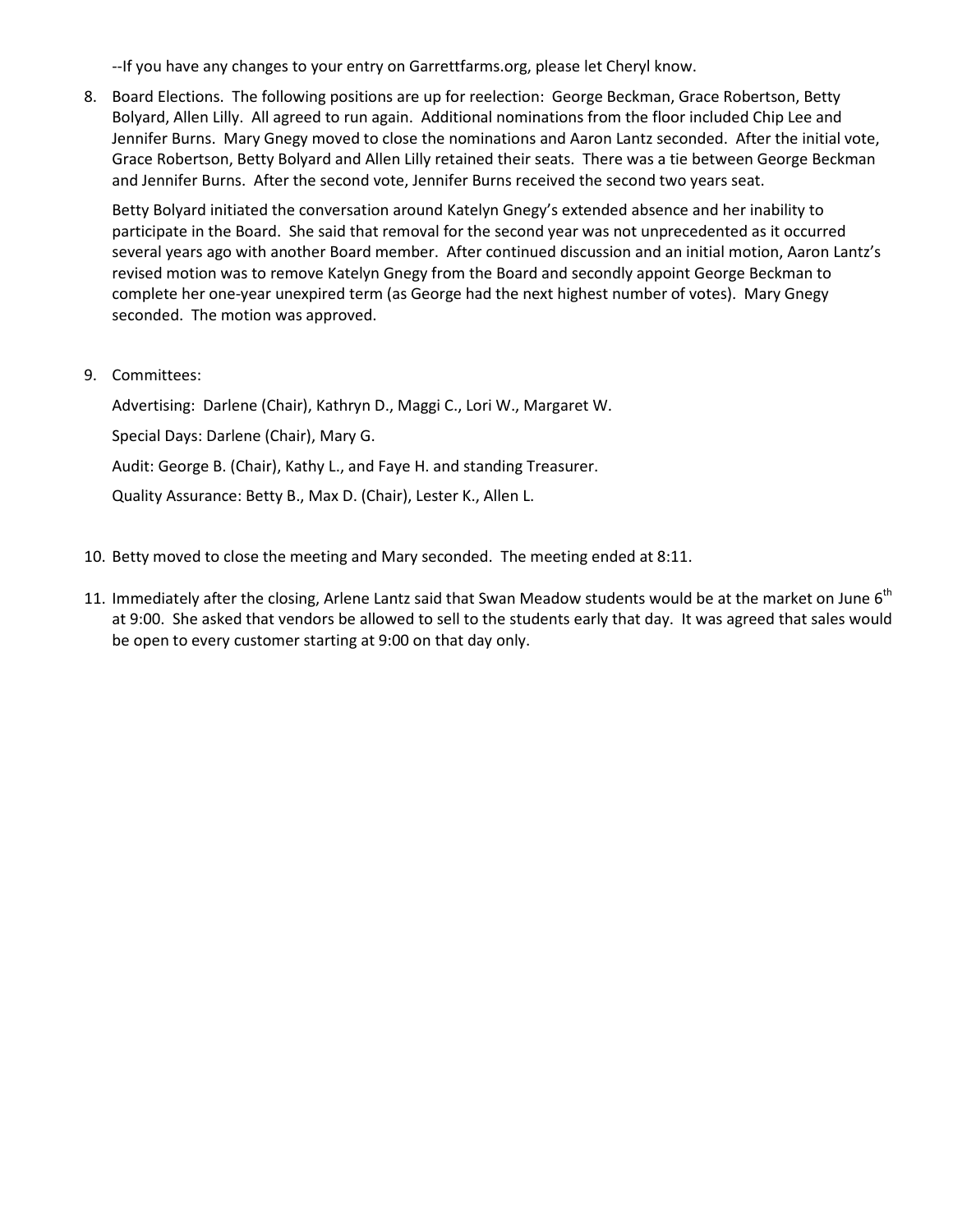### **Mountain Fresh Producers Association 2019 Market Fee Schedule**

|                                                                      | <b>Regular Markets</b>                                                                                                                                                                                                                                                |                                                                    |
|----------------------------------------------------------------------|-----------------------------------------------------------------------------------------------------------------------------------------------------------------------------------------------------------------------------------------------------------------------|--------------------------------------------------------------------|
| <b>Item</b>                                                          | <b>Adult</b>                                                                                                                                                                                                                                                          | Youth                                                              |
| <b>Annual Membership Dues</b>                                        |                                                                                                                                                                                                                                                                       |                                                                    |
|                                                                      |                                                                                                                                                                                                                                                                       |                                                                    |
| <b>Oakland Market Fees</b>                                           |                                                                                                                                                                                                                                                                       |                                                                    |
|                                                                      |                                                                                                                                                                                                                                                                       |                                                                    |
|                                                                      | Pre-pay season fees* in lieu of daily fees \$125.00 per season \$65.00 per season                                                                                                                                                                                     |                                                                    |
| If a reserved space is assigned by the                               |                                                                                                                                                                                                                                                                       |                                                                    |
|                                                                      |                                                                                                                                                                                                                                                                       |                                                                    |
| <b>Item</b>                                                          | <b>Special Markets</b><br><b>Adult</b><br><b>Adult</b><br>(not prepaid)<br>(prepaid)                                                                                                                                                                                  | $\textbf{Non-Member}^{\mathsf{T}}$<br>Youth                        |
|                                                                      |                                                                                                                                                                                                                                                                       |                                                                    |
| Autumn Glory Festival, October 9-12:                                 |                                                                                                                                                                                                                                                                       |                                                                    |
|                                                                      |                                                                                                                                                                                                                                                                       |                                                                    |
|                                                                      |                                                                                                                                                                                                                                                                       |                                                                    |
|                                                                      |                                                                                                                                                                                                                                                                       |                                                                    |
|                                                                      |                                                                                                                                                                                                                                                                       |                                                                    |
| (Schedule will be worked out at a later date)                        |                                                                                                                                                                                                                                                                       |                                                                    |
| 501(c)(3) Non-Profits: For Autumn Glory Only:  Per Day               |                                                                                                                                                                                                                                                                       |                                                                    |
|                                                                      |                                                                                                                                                                                                                                                                       | Non-Profit Fees for Friday &<br>Saturday only. (Thursday is free!) |
|                                                                      |                                                                                                                                                                                                                                                                       |                                                                    |
| <b>vendor</b> – this vendor must apply as a commercial vendor.       | To be considered a non-profit vendor, all proceeds must benefit the $50I(c)(3)$ or<br>equivalent non-profit organization. For instance, a person selling items and donating a<br>portion of their profits to a non-profit organization is NOT considered a non-profit |                                                                    |
| * Prepaying the season does not entitle vendors to a reserved space. |                                                                                                                                                                                                                                                                       |                                                                    |

*\*\* To be eligible for a reserved space at the Oakland market, annual membership dues and pre-paid season fees must be submitted prior to April 1. Reserved spaces for the Oakland Market will be assigned at the Board's discretion.* 

† *Non-Members may not set up on regular market days. For corn roast, non-members must follow the same rules of producer-only products (items sold must be handmade by the vendor with no reselling of items)*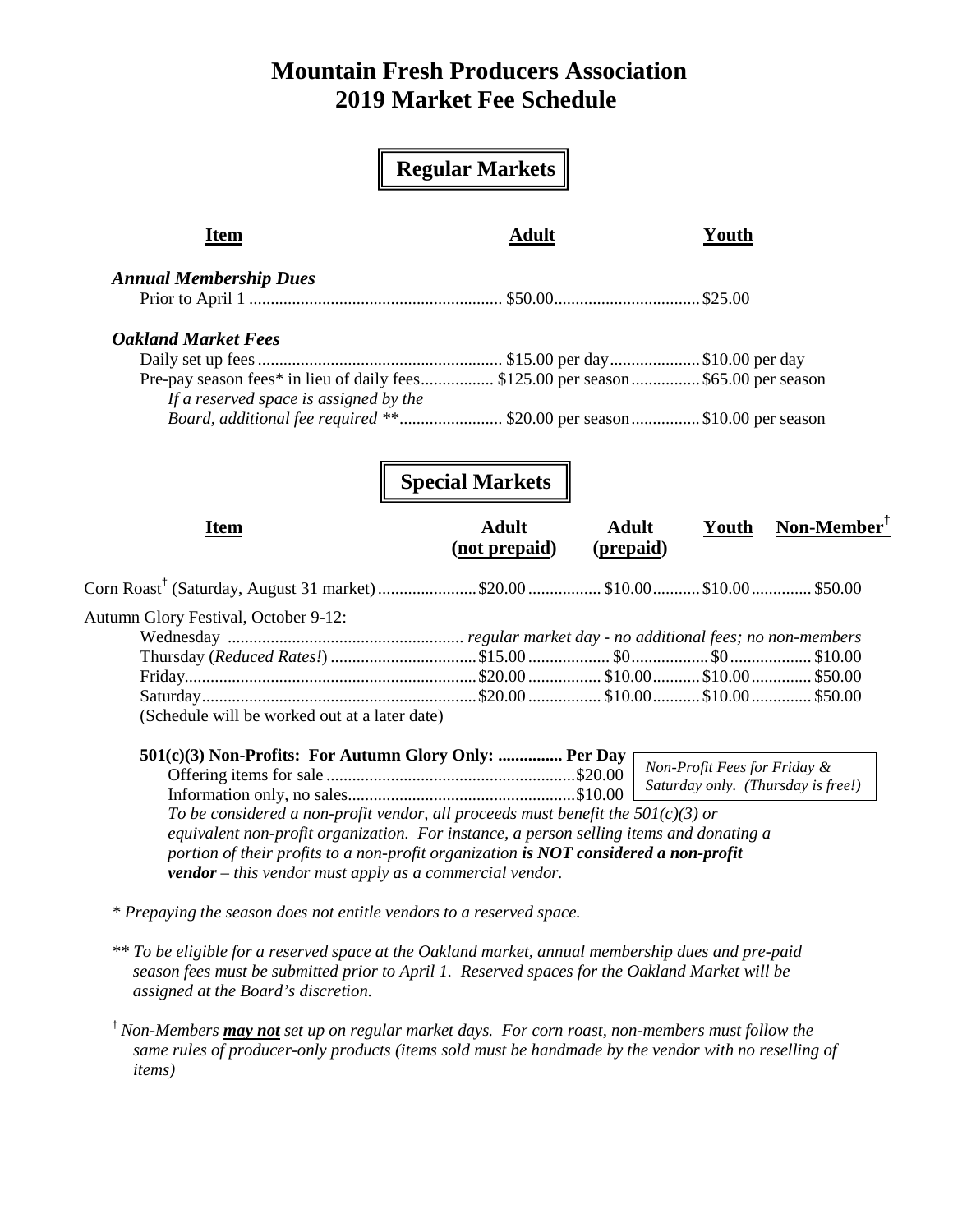## **RULES AND REGULATIONS MOUNTAIN FRESH PRODUCERS ASSOCIATION TAILGATE MARKETS**

- 1. **DEFINITION OF A MARKET**: The Mountain Fresh Tailgate Markets are designated areas where producers may sell directly to the public in accordance with the applicable federal, state and county regulations.
- 2. **DEFINITION OF A PRODUCER**: A Mountain Fresh Producers Association member who has raised or prepared, in the mountain top area, the items offered for sale.
	- a. **DEFINITION OF A VENDOR** (person physically selling): A producer, a member, a member of his/her family, or an employee.
- 3. **ITEMS FOR SALE**: Items which can be sold at the Mountain Fresh Tailgate Markets can include fresh vegetables, fruits, berries, cut flowers, dried flowers, herbs, plants, eggs and crafts. Sale of value added or processed foods, which includes, but is not limited to, baked goods, jams and jellies, honey, and maple syrup will be allowed provided they meet all applicable association, county, state, and federal regulations. Flea market type items will not be allowed.
- 4. **ENFORCEMENT OF RULES**: Occupants of space at the Mountain Fresh Tailgate Markets must, at all times, conform to the rules and regulations of the market as established by the Mountain Fresh Producers Association Board of Directors. The Market Coordinator, or a designated Board member, will collect fees, assign space to producers, and enforce market rules and regulations.
- 5. **SPACE ALLOCATION**: Reserved spaces, for the Oakland summer Market only, will be assigned at the Board's discretion. To be eligible for a reserved space, membership dues and prepaid season fees must be submitted prior to April 1<sup>st</sup>. All unreserved spaces will be assigned by the Market Coordinator between the hours of 8:30 am and 10:00 am. Members with reserved spaces should notify the Market Coordinator by 9:30 am on the day when space is not going to be used or if they will be late.
- 6. **SPACE RENTAL FEES**: Space rental fees for the Mountain Fresh Producers Association markets are explained on the Market Fee Schedule. All fees must be paid when space is assigned.
- 7. **PRICING OF PRODUCTS**: Individual producers will set their own prices. Producers are urged to sell by the piece or by volume rather than by weight. If scales are used, they must have a current inspection sticker from the MDA.
- 8. **DISPLAYING AND SELLING GOODS**: **THERE WILL BE NO SALES PRIOR TO 10:00 AM**. Goods may be sold directly from trucks. Producers must furnish their own tables, chairs, and other display arrangements. Each producer is responsible for the cleanliness in and around area occupied. At the close of the day, all trash and waste is to be removed by the producer.
- 9. **SPECIAL MARKET DAYS**: During special market days such as Corn Roast, the 3-day Autumn Glory market, and others designated by the Board, nonmembers will be allowed to set up according to the fees explained on the Market Fee Schedule and conforming to all rules and regulations.
- 10. MARKET SCHEDULE IMPORTANT DATES AND TIMES: Membership year is from April 1<sup>st</sup> to March 31<sup>st</sup>. To be eligible for election to the Board of Directors, membership dues must be paid on or before the first membership meeting of that season. Reservations for special market days must be made at least 15 days prior to the event.
- 11. **MARKET SLIPS**: All vendors must turn in their completed Market Sales Slip to the Market Coordinator either at the end of the market day or at the beginning of the next market they attend.
- 12. **FAILURE TO COMPLY WITH MARKET RULES AND REGULATIONS**: Failure to comply with rules and regulations of the Mountain Fresh Tailgate Markets will result in the removal of the offending producer from the market for the day, and may result in the banning of that producer from the market indefinitely.

*These rules have been written and approved by the Mountain Fresh Producers Association Board of Directors. The Mountain Fresh Tailgate Markets are held in cooperation with the Greater Oakland Business Association, Garrett County Economic Development Department and the Town of Oakland.*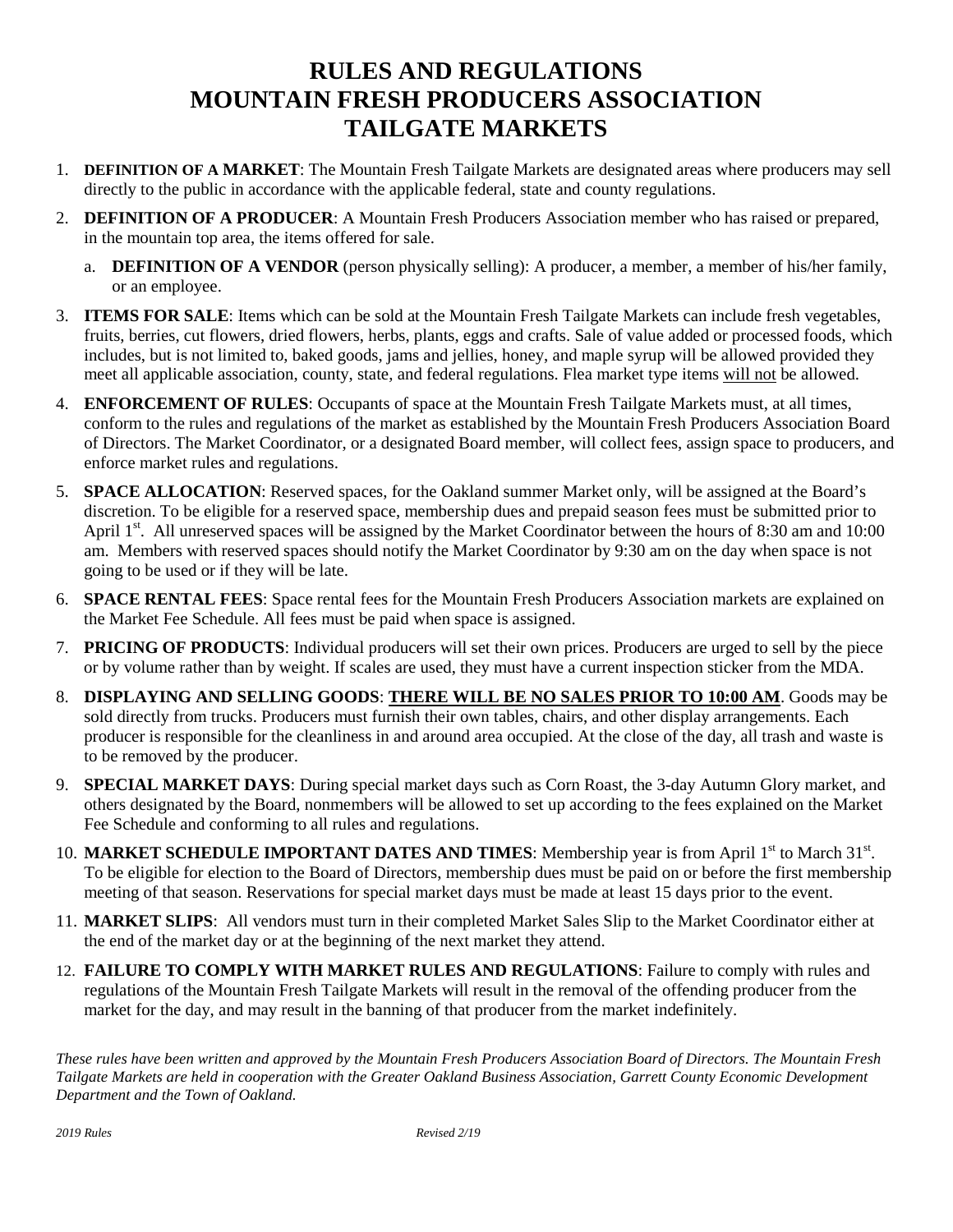#### **Mountain Fresh Produce Association 2019 Membership Application**

*Applications must be received by April 1, 2019 to be considered for membership during the 2019 market season.*

|                 | Name(s)                                                                      |      |    |     |
|-----------------|------------------------------------------------------------------------------|------|----|-----|
|                 | Farm or Business Name (optional)<br><u>Earns of Business Name (optional)</u> |      |    |     |
|                 | Addr                                                                         | City | St | Zip |
| Phone (daytime) |                                                                              |      |    |     |
|                 |                                                                              |      |    |     |

| <u>#</u><br>Item                                                                                                                                                | <b>Payment Options</b>                                                                                                                             | Adult       | Youth | <b>Total</b> |
|-----------------------------------------------------------------------------------------------------------------------------------------------------------------|----------------------------------------------------------------------------------------------------------------------------------------------------|-------------|-------|--------------|
|                                                                                                                                                                 |                                                                                                                                                    |             |       |              |
|                                                                                                                                                                 | Pre pay Oakland Market Season (in lieu of daily market fees*)  \$125 \$65<br>*Daily market fees are \$15/day for adult vendors, \$10/day for youth | (per space) |       |              |
| <b>Mountain Fresh Produce Association</b><br>Please make checks payable to:<br>c/o Garrett County Extension Office<br>1916 MD Hwy, Suite A<br>Oakland, MD 21550 |                                                                                                                                                    |             |       |              |

*Reserved spaces:* First year members are not eligible for a reserved space. Reserved spaces are distributed at the discretion of the board of directors. If you wish to be considered for a reserved space, check here:

| <b>Market Attendance Plan:</b>                                                                                                                                                                                                                                                                                        |                                                                  |  |
|-----------------------------------------------------------------------------------------------------------------------------------------------------------------------------------------------------------------------------------------------------------------------------------------------------------------------|------------------------------------------------------------------|--|
| I plan on attending the following days/dates:<br>July<br><b>August</b><br>June                                                                                                                                                                                                                                        | <b>Wednesdays</b><br>Saturdays<br>September<br>October<br>Winter |  |
| <b>Member Commitment:</b><br>I have read and understand the rules and regulations of the Mountain Fresh Produce Association and I<br>agree to abide by these rules and regulations at all times if I am approved to sell at the Mountain Fresh<br>Markets. The information above is true to the best of my knowledge. |                                                                  |  |
| Signature                                                                                                                                                                                                                                                                                                             | Date                                                             |  |
|                                                                                                                                                                                                                                                                                                                       |                                                                  |  |

*Remember to complete the back….*